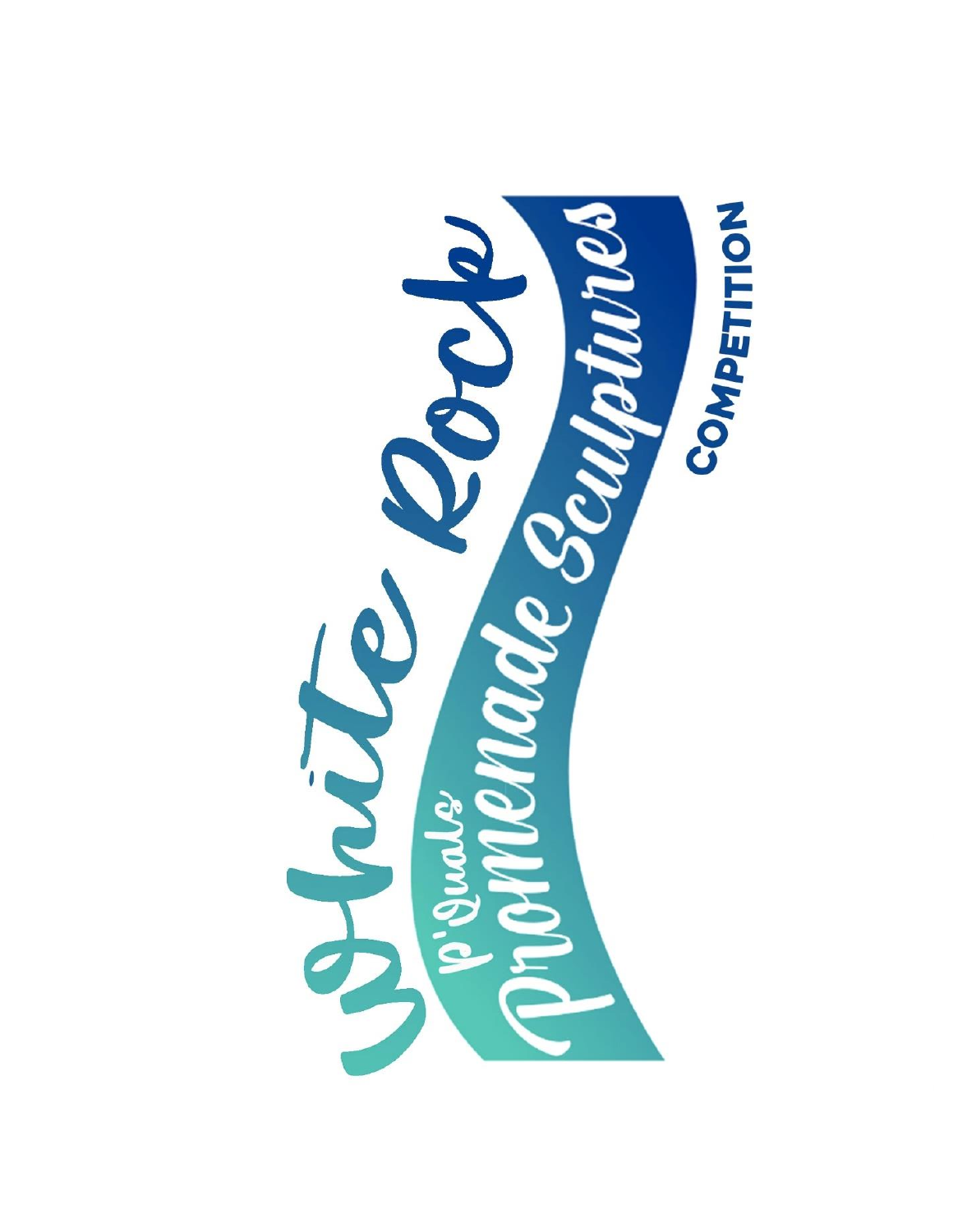



# White Rock Promenade Sculptures Competition **Call for Sculptors**

Applications are now being accepted for the White Rock Promenade Sculptures Competition, an artistic exhibit and competition featuring original out door sculptures displayed for all to enjoy on White Rock's scenic promenade.

10 sculptures will be selected to be located along the White Rock Promenade, on the grass, east of the White Rock pier.

#### **Artists, who are selected to participate, will be paid an honourarium of \$500 upon installation.**

#### AWARDS

- **People's Choice Awards**: Winning sculpture purchased for up to \$15,000, 2nd prize \$1000, 3rd prize \$500.
- **Artistic Merit Awards**: (Juried) Overall winner \$5000, 2nd place \$1000, 3rd place \$500.
- Sculptures must remain on site for the duration of one year (September 2022 through August 2023).

#### ADDITIONAL INFORMATION

- White Rock Promenade Sculptures Competition is open to professional and amateur sculptors of all backgrounds.
- Previously completed sculpture photos, or proposed designs can be submitted. For proposed designs, detailed drawings of the proposed sculpture must be included, as well as photo examples of previous work.
- The White Rock Events Society will provide comprehensive insurance to cover the sculptures in the event of theft or vandalism and public liability. **Please note, our insurance will not cover any damage or liability for damage if it is due to the deficiencies in the construction of the sculpture, workmanship or materials.**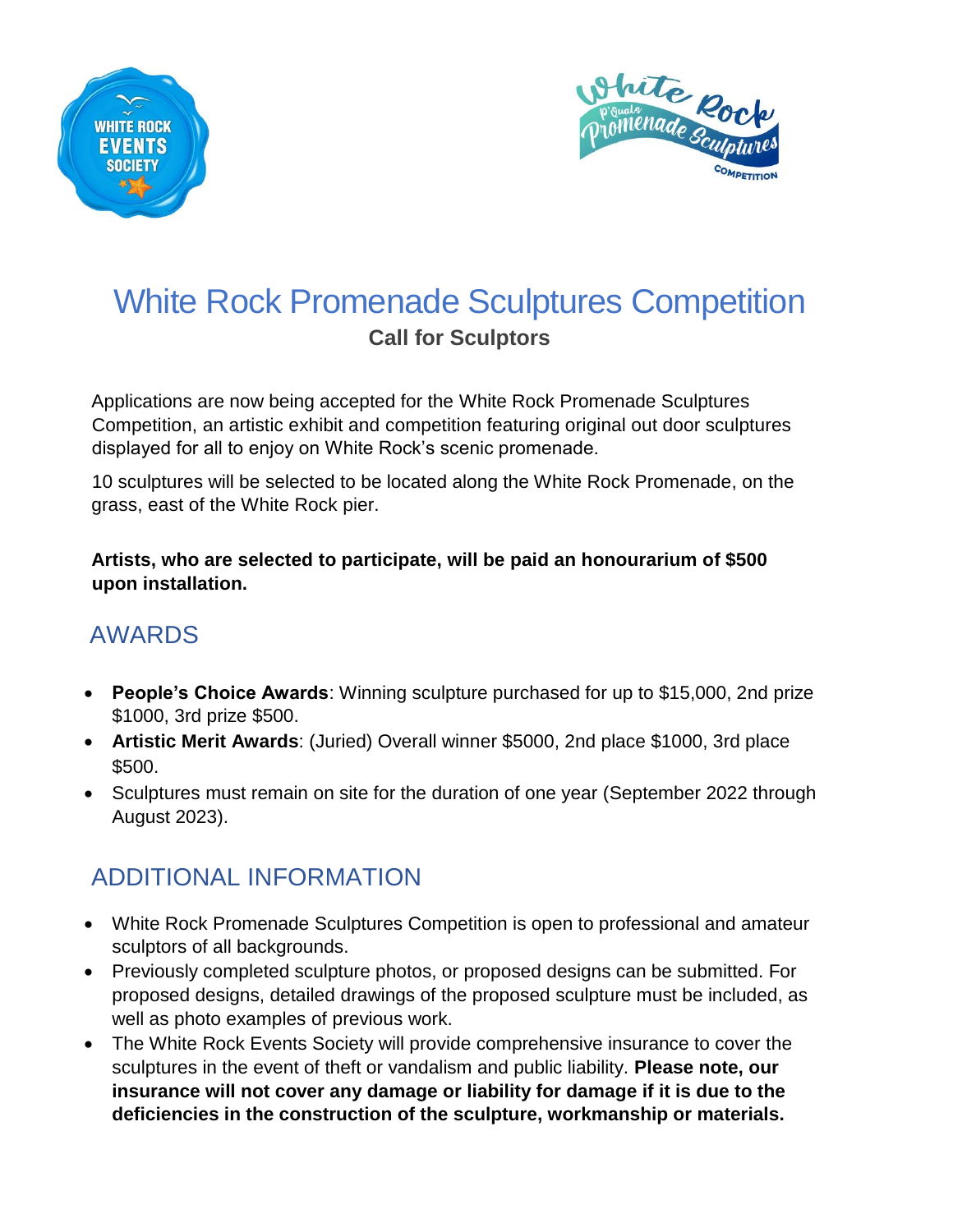



- The sculpture must be constructed on a stainless-steel base plate or strips no larger than 24" x 24" (61cm x 61cm). The protruding metal allows the sculpture to spot welded to our base plates. There should be sufficient tabs with minimum  $\frac{1}{2}$ " (1.3cm) diameter holes for anchor bolts. Larger or heavier sculptures should have embedded lift points at center of gravity.
- All sculptures must be made of durable material for the yearlong outdoor setting and constructed with safety in mind for display in a public setting. Metal sculptures should be sealed/powder-coated to avoid rust bleeding onto pedestal or pad.
- Artists will be responsible for transportation of their sculpture to and from the White Rock site. Pedestals/ pads will be provided by the White Rock Events Society.
- City staff and/or contractors will perform the sculpture installation to ensure the work is done in accordance with City standards, and to ensure the installation offers optimal viewing of the sculpture.
- Sculptures will be placed in predetermined locations at the discretion of the White Rock Promenade Sculptures Competition committee and City.
- The White Rock Events Society will receive a 30% commission on any sculpture sold (all sculptures must be available for sale).
- The sculptures are owned by the sculptors and loaned to the event.
- The artist will retain copyright for their sculpture and grant the White Rock Events Society a license to take and distribute images of the sculptures. Any other likeness or models of the sculpture will not be created without the explicit permission of the artist.

Artists are encouraged to be present for the installation of their sculpture in September 2022, and removal in August, 2023. If the artist cannot be present, they must provide a representative to be present on their behalf.